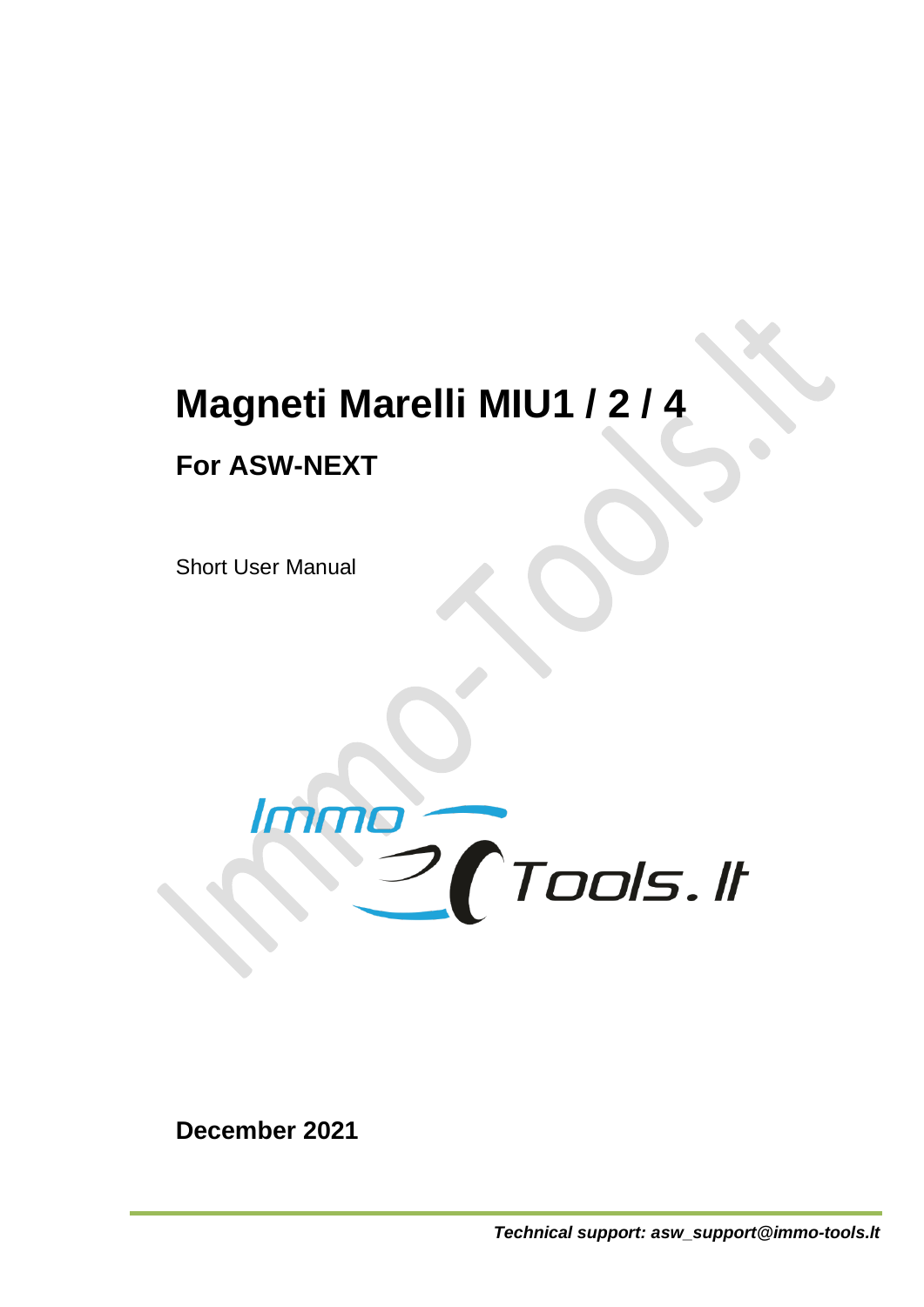**Data for key making can be read from ECU without intervention to it. Therefore, full Flash reprogramming (for cloning or software modification purposes) needs ECU to be opened to set it to the BOOT mode.**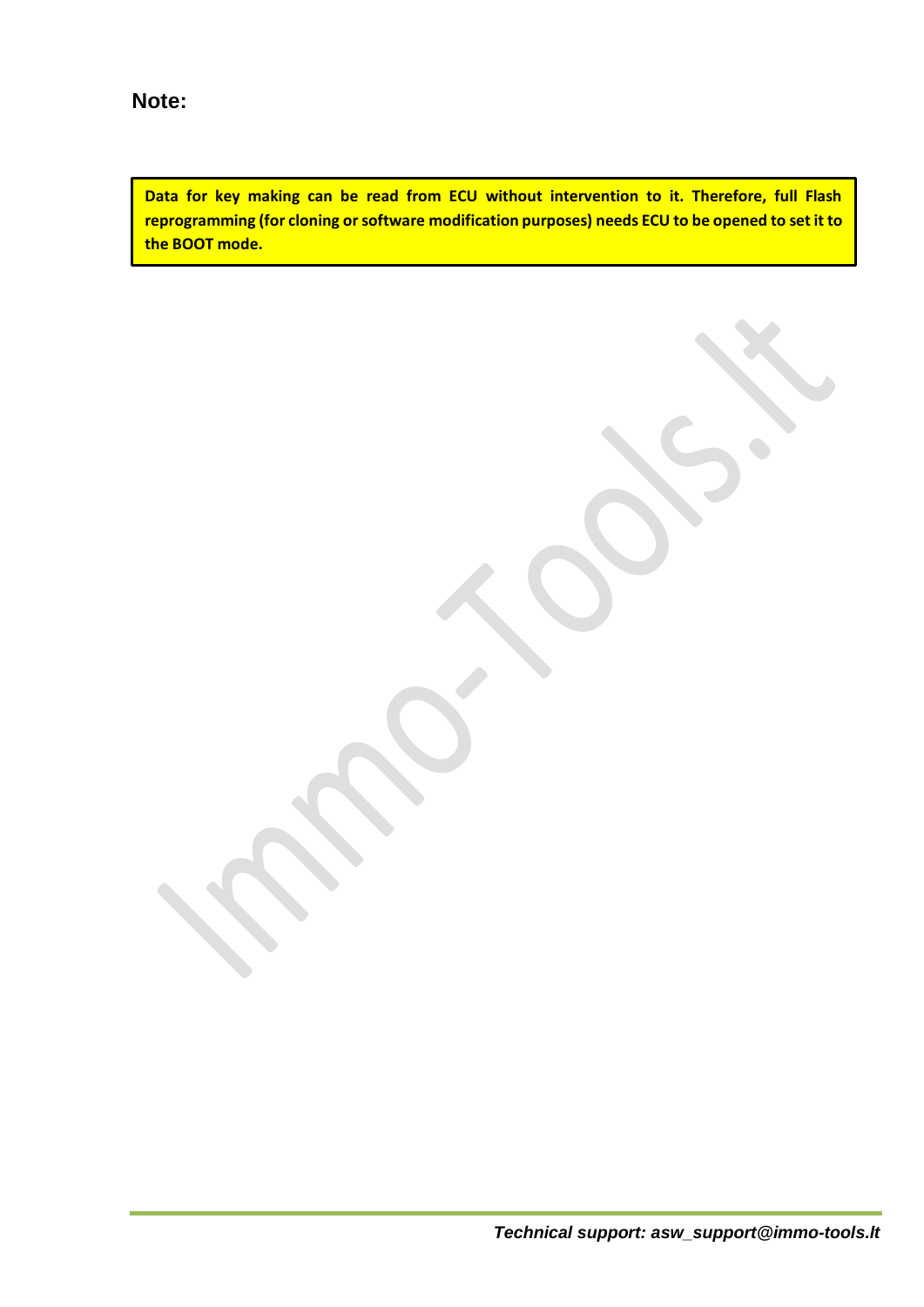## **1. How to connect?**



**NOTE: Transponder reader (antenna) must be mounted on the ignition lock when testing onthe-bench or in the scooter. Transponder may not be read correctly without ignition lock being inside the antenna. IMMO LED will blink fault code 2 (KEY NOT DETECTED).**